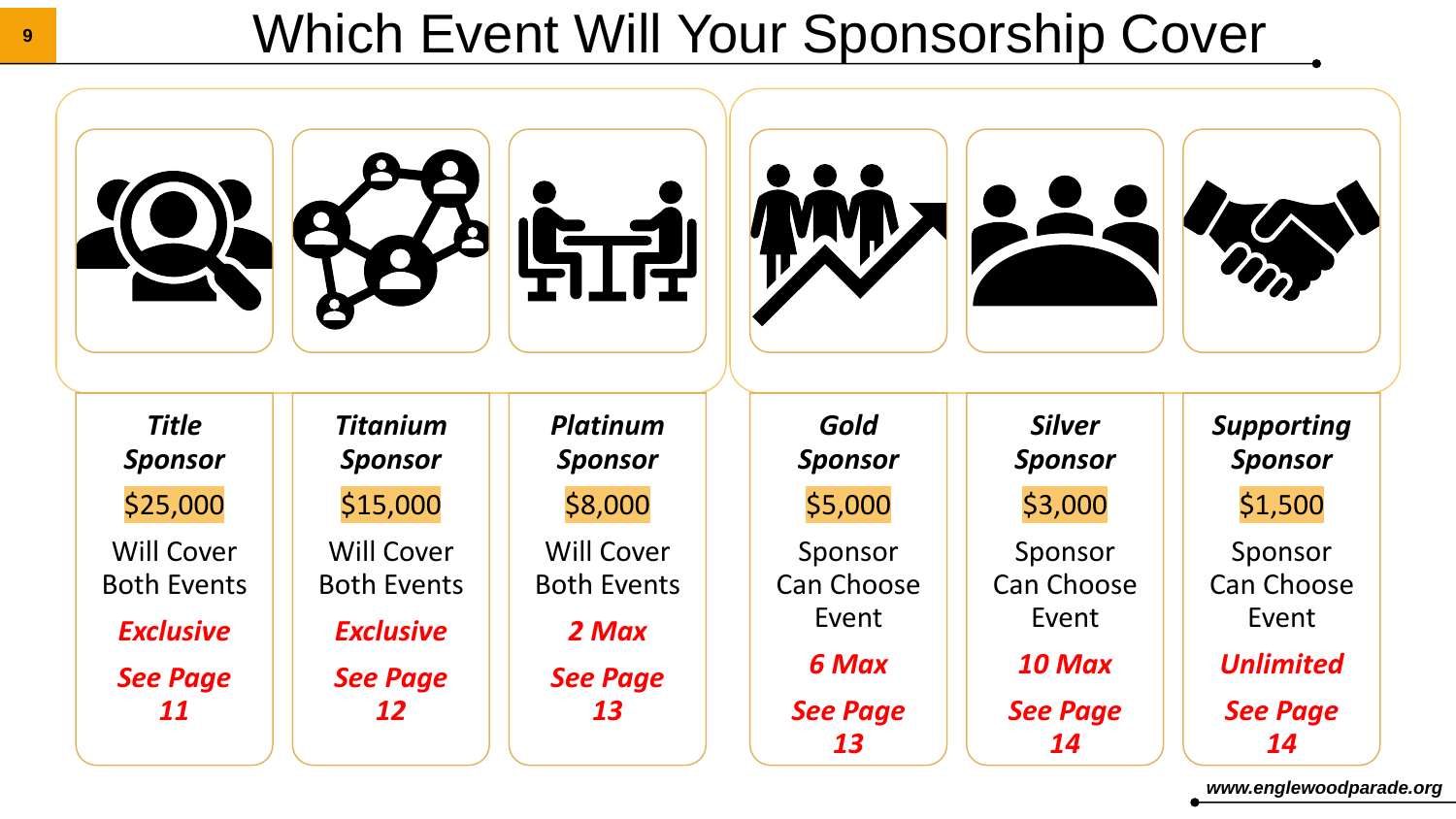## **Sponsorship Opportunities**



### **You Can Support Both Events By Donating at the Title, Titanium or Platinum Levels**

#### **Englewood Back to School Parade**



- Donations of  $$5,000$  ++++  $$3,000$  ++++  $$1,500$ 
	- Sponsor recognition on The Englewood Back To School Parade website on the event page with link to website
	- Mentions on all social media handles of the parade
	- Vendor table at parade finale
	- Sponsor recognition on select at-event signage (stepn-repeat) and in the event program
	- Tickets to sponsor VIP reception



#### **South Side Gospel Fest**

- Donations of \$5,000 ++++ \$3,000 ++++ \$1,500
	- Sponsor recognition on The South Side Gospel Fest website on the event page with link to website
	- Mentions on all social media handles of South Side Gospel Fest
	- **Vendor table at South Side Gospel Fest**
	- Sponsor recognition on select at-event signage (step-nrepeat) and in the event program
	- **Tickets to sponsor VIP reception**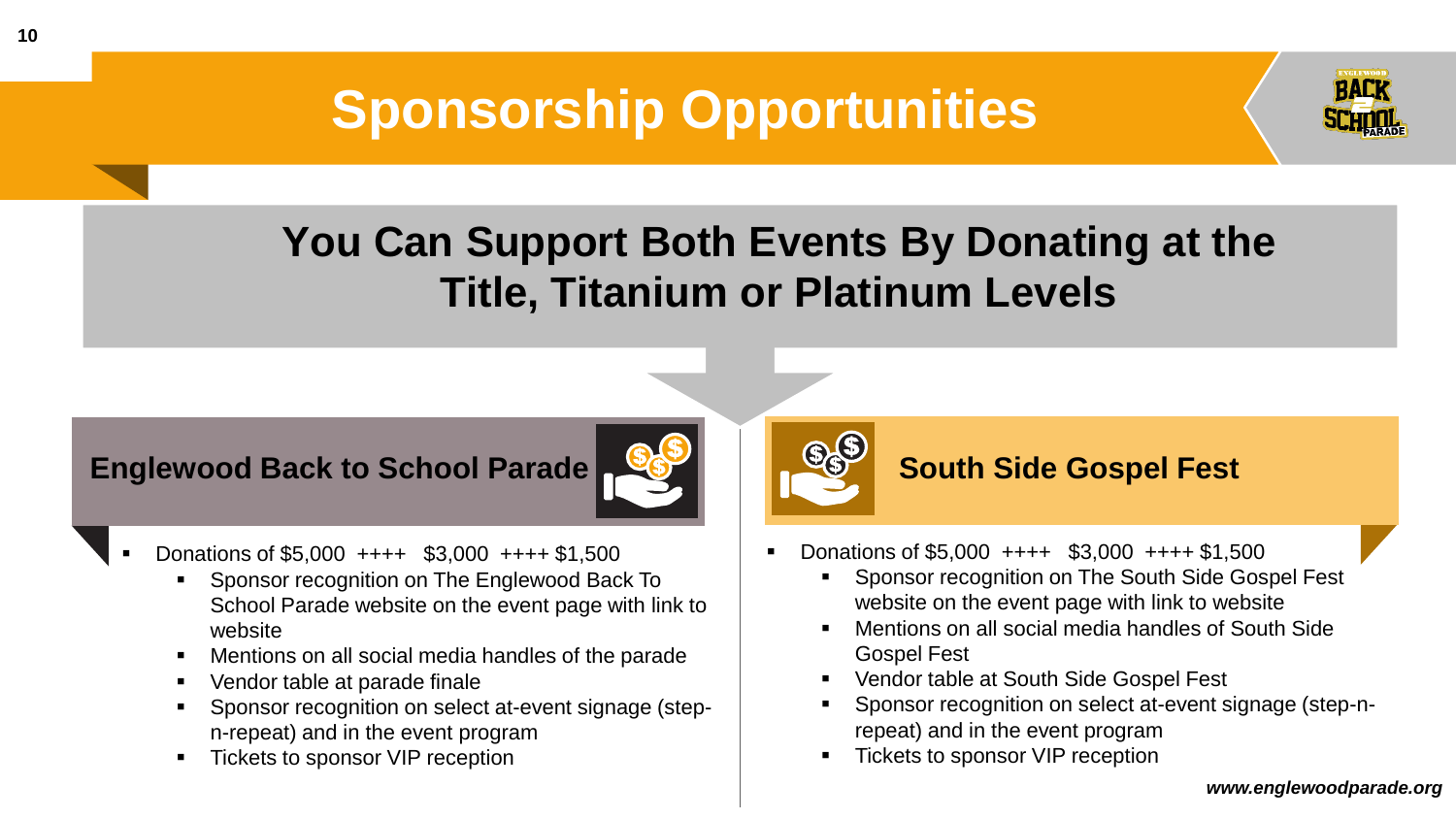# **Sponsorship Opportunities (1/4)**



#### **Title Sponsor…….……Exclusive…………… \$25,000**





- Sponsor listing on all at-event signage and in the event program
- Sponsor recognition and link from the event page on the parade's web site
- Table of 8 at VIP reception
- Opportunity to provide marketing materials and giveaways for VIP gift bags and giveaways
- **Radio interview**
- Representative from company/organization will be honorary Grand Marshall
- Vendor table at both events
- Company name mentioned in all media advertising: printed and online.
- **Full Page Sponsor advertisement in event program**

**Unique Benefits <sup>+</sup> <sup>+</sup>**

- Opportunity to speak to attendees during parade finale and South Side Gospel Fest
- Logo on t-shirt & hats
- Title sponsor for both events
- \$2,500 will be applied towards college scholarship fund
- \$1,500 will be applied towards bringing students home for winter and/or summer breaks
- \$1,000 will be used towards the purchase of laptops for students (bridging the digital divide)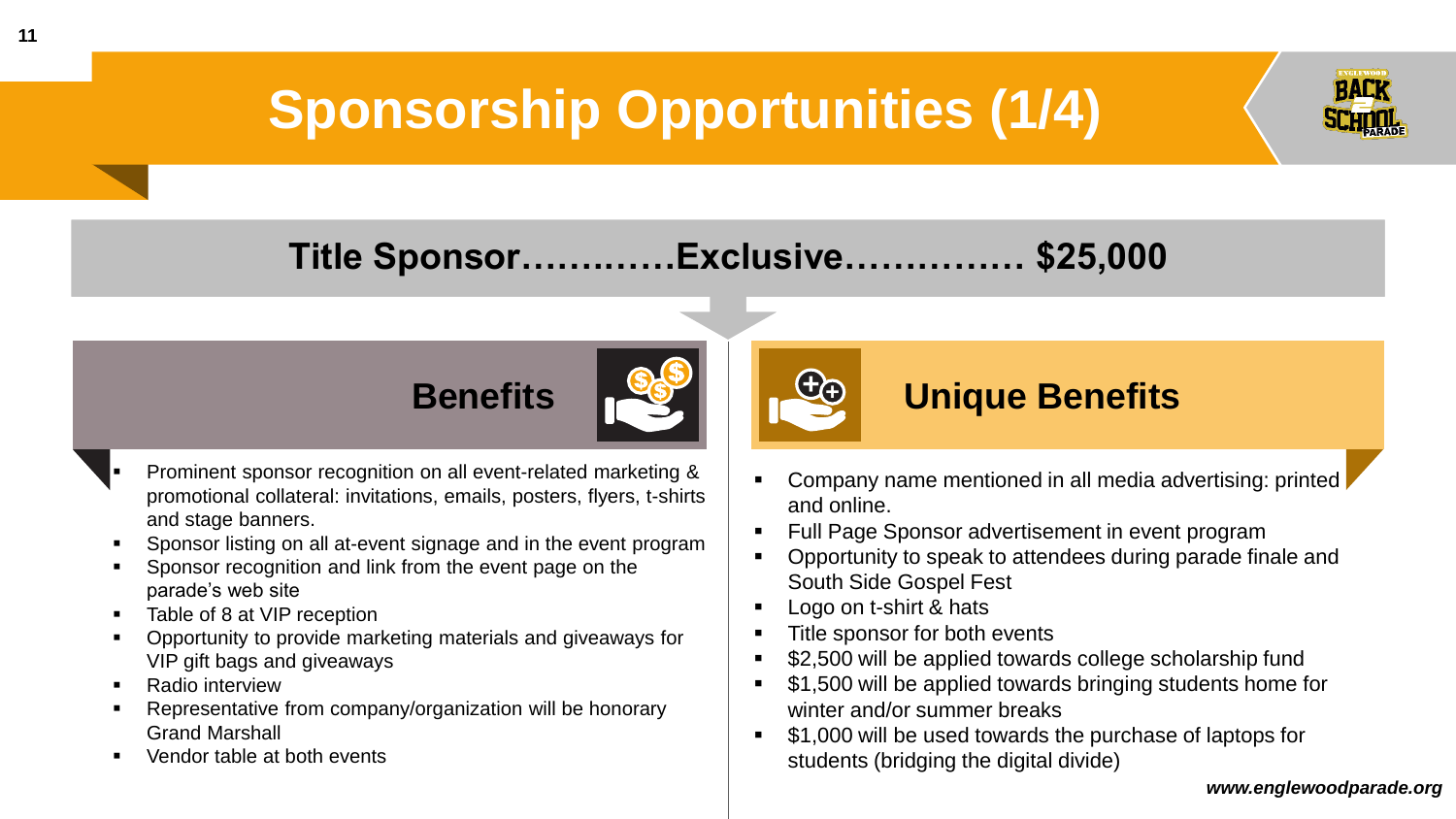# **Sponsorship Opportunities (2/4)**



#### **Titanium Sponsor…………Exclusive………… \$15,000**



- Prominent sponsor recognition on all event-related marketing & promotional collateral: invitations, emails, posters, flyers, hats and stage banners.
- Sponsor listing on all at-event signage and in the event program
- **EXECT:** Sponsor recognition and link from the event page on the parade's web site
- 6 tickets to sponsor VIP reception
- Opportunity to provide marketing materials and giveaways for VIP gift bags and giveaways
- Vendor table at both events
- Priority placement in parade (top 10)
- Company name mentioned in all media advertising: printed and online.
- Sponsor advertisement in event program

**Unique Benefits <sup>+</sup> <sup>+</sup>**

- Opportunity to speak to attendees during parade finale
- Logo on hats
- Titanium sponsor for both events
- \$1,500 will be applied towards college scholarship fund
- \$1,000 will be applied towards bringing students home for winter and/or summer
- \$500 will be used towards the purchase of laptops for students (bridging the digital divide).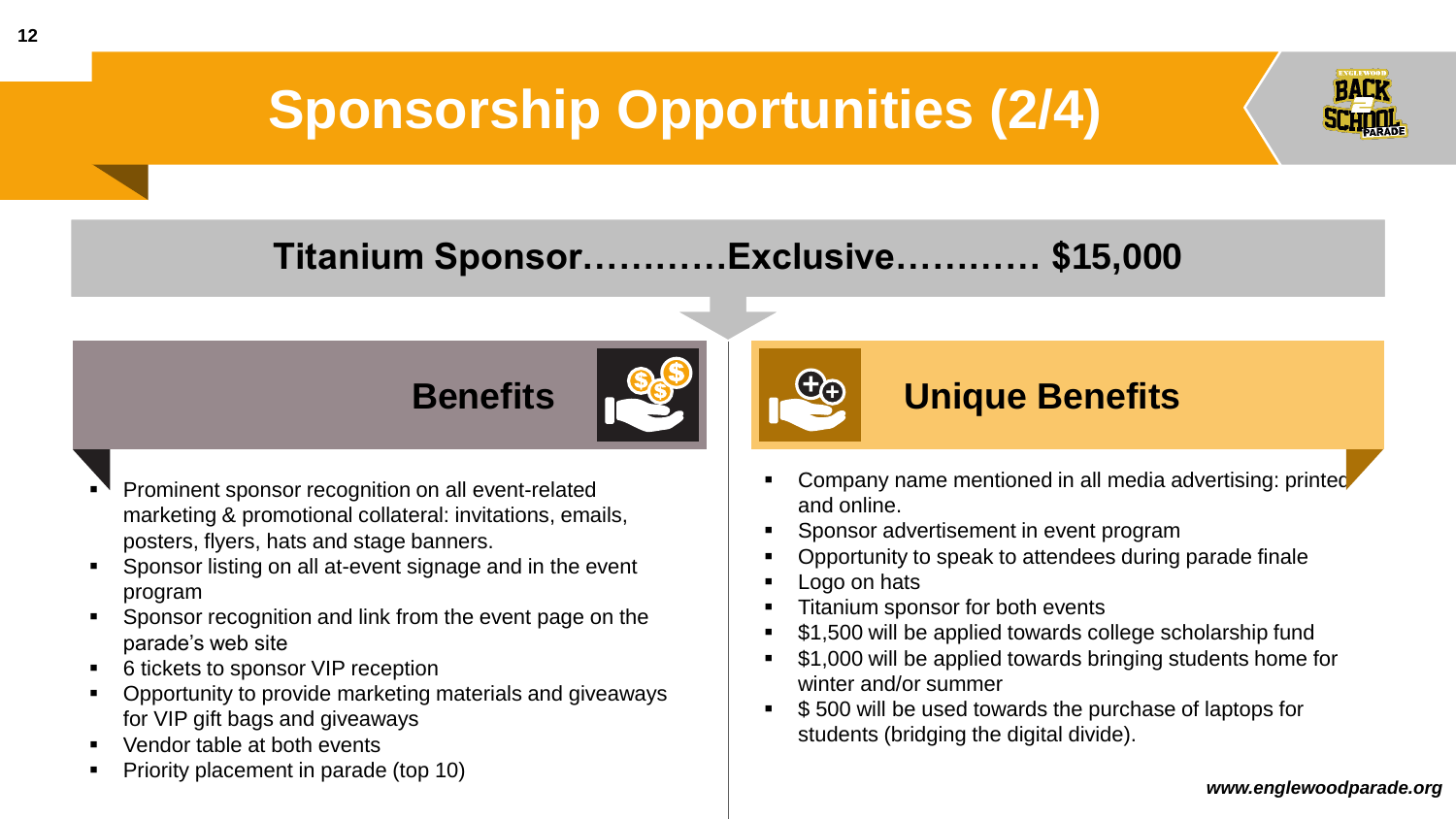## **Sponsorship Opportunities (3/4)**

**Platinum Sponsor………\$8,000……….Max 2 Gold Sponsor….…\$5,000…....Max 6** 

**Benefits**



### **Benefits**

- Sponsor recognition on all event- related marketing & promotional collateral: marketing & promotional collateral: invitations, emails, posters and flyers
- Sponsor listing on select at-event signage (step-n-repeat) and in the event program
- **EXECT:** Sponsor recognition and link from the event page on the parade's web site
- 5 tickets to sponsor VIP reception
- Vendor table for both events
- Parade placement (top 15)
- Sponsor recognition on select at-event signage (step-nrepeat) and in the event program
- Sponsor recognition and link from the event page on parade's web site
- 4 tickets to sponsor VIP reception
- Vendor table for one event (sponsor can choose the event; parade or gospel fest)